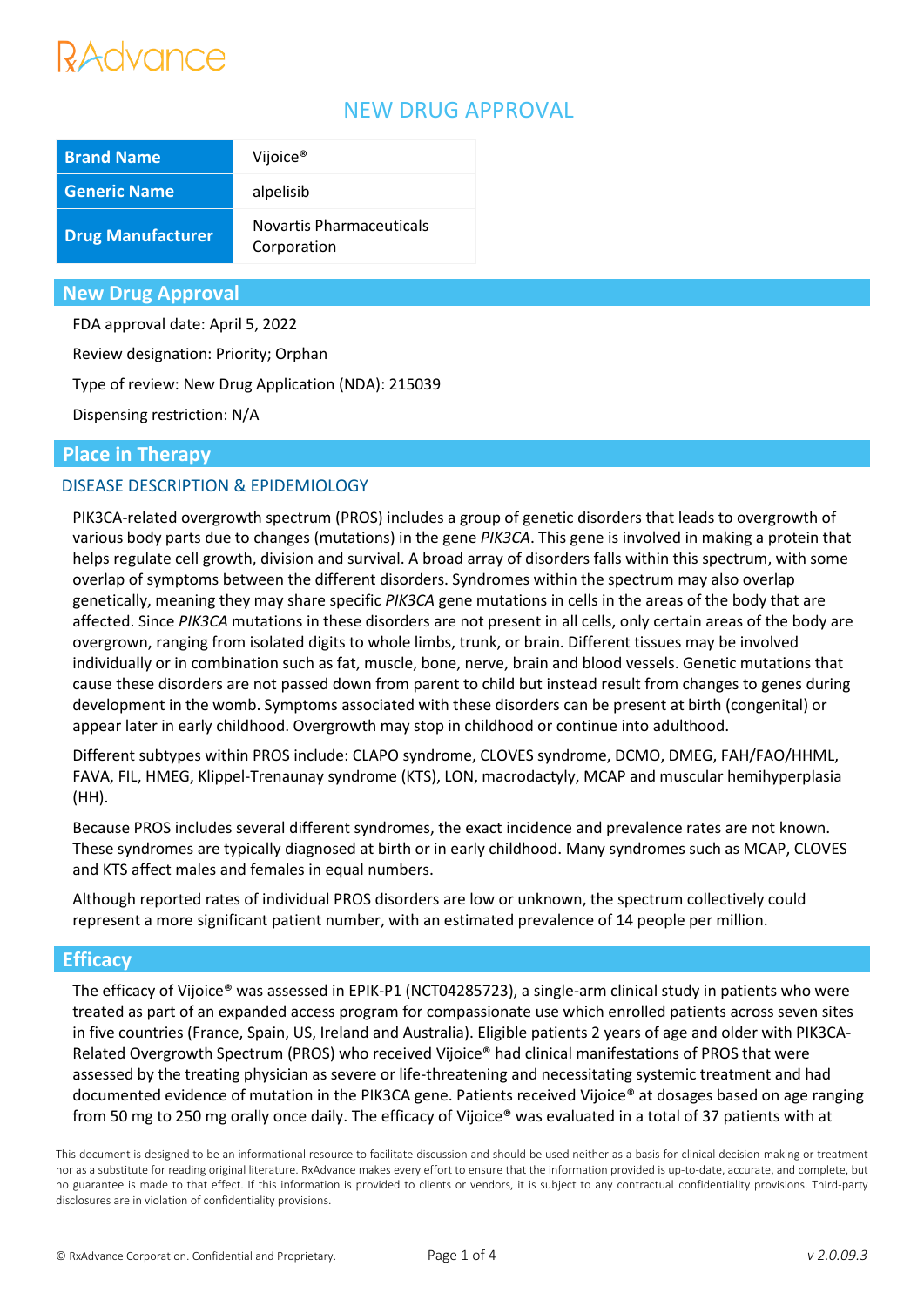# NEW DRUG APPROVAL

least one target lesion identified on imaging performed within 24 weeks prior to receipt of the first dose of Vijoice®. The median age of patients was 14 years (range: 2 to 38); 22% of patients were 2 to 5 years, 22% were 6 to 11 years, 27% were 12 to less than 18 years of age, and 30% were ≥ 18 years; 57% were female, 11% were White and race was not reported for 89%. Ninety-two percent of patients had congenital overgrowth and 8% had early childhood-onset. Patients had heterogeneous manifestations of PROS, including CLOVES, (81%), Megalencephaly-Capillary Malformation Polymicrogyria (MCAP; 8%), Klippel-Trenaunay Syndrome (KTS; 2.7%), Facial Infiltrating Lipomatosis (FIL; 8%), and Other (5%). Five percent (5%) of patients had concurrent manifestations of CLOVES and MCAP. The major efficacy outcome measure for the study was the proportion of patients with radiological response at Week 24 as determined by blinded independent central review (BICR), defined as a ≥ 20% reduction from baseline in the sum of measurable target lesion volume (1 to 3 lesions) confirmed by at least one subsequent imaging assessment, in the absence of  $a \ge 20\%$  increase from baseline in any target lesion, progression of non-target lesions, or appearance of a new lesion. An additional efficacy outcome measure was duration of response, defined as the time from the first documented response to the date of the first documented disease progression or death due to any cause.

Efficacy results are presented in below Table:

#### **Table 1: Efficacy Results at Week 24 in EPIK-P1**

| <b>Efficacy parameters</b>                                                                  | <b>All patients</b> |  |
|---------------------------------------------------------------------------------------------|---------------------|--|
|                                                                                             | $N = 37$            |  |
| Response rate <sup>a,b</sup>                                                                |                     |  |
| Responders, $n$ $(\%)$                                                                      | 10(27)              |  |
| 95% CI                                                                                      | (14, 44)            |  |
| <b>Duration of response (DOR)</b>                                                           |                     |  |
| Median in months (range)                                                                    | $NR(0.9+, 42.9+)$   |  |
| $\% \geq 6$ months                                                                          | 70                  |  |
| $\% \geq 12$ months                                                                         | 60                  |  |
| Abbreviation: +: censored observation.                                                      |                     |  |
| <sup>a</sup> Confirmed response as determined by blinded independent central review (BICR). |                     |  |
| $b$ Deticate with out carr accacago cocograph of Week 24 week considered a on accapacitor   |                     |  |

 $\mid$  "Patients without any response assessment at week 24 were considered non-responders.

# **Safety**

#### ADVERSE EVENTS

Most common adverse reactions (Grades 1 to 4, incidence ≥ 10%) were diarrhea, stomatitis, and hyperglycemia.

#### WARNINGS & PRECAUTIONS

#### **Severe Hypersensitivity**:

Permanently discontinue Vijoice®. Promptly initiate appropriate treatment.

#### **Severe Cutaneous Adverse Reactions (SCARs):**

Vijoice® can cause SCARs, including Stevens-Johnson syndrome (SJS), erythema multiforme (EM), toxic epidermal necrolysis (TEN), and drug reaction with eosinophilia and systemic symptoms (DRESS). Interrupt Vijoice® for signs or symptoms of SCARs. Permanently discontinue Vijoice® if SCARs are confirmed.

#### **Hyperglycemia**:

Vijoice® can cause severe hyperglycemia, in some cases associated with hyperglycemic hyperosmolar non-ketotic syndrome (HHNKS) or ketoacidosis. The safety of Vijoice® in patients with Type 1 or uncontrolled Type 2 diabetes has not been established. Before initiating treatment with Vijoice®, test fasting plasma glucose (FPG), HbA1c, and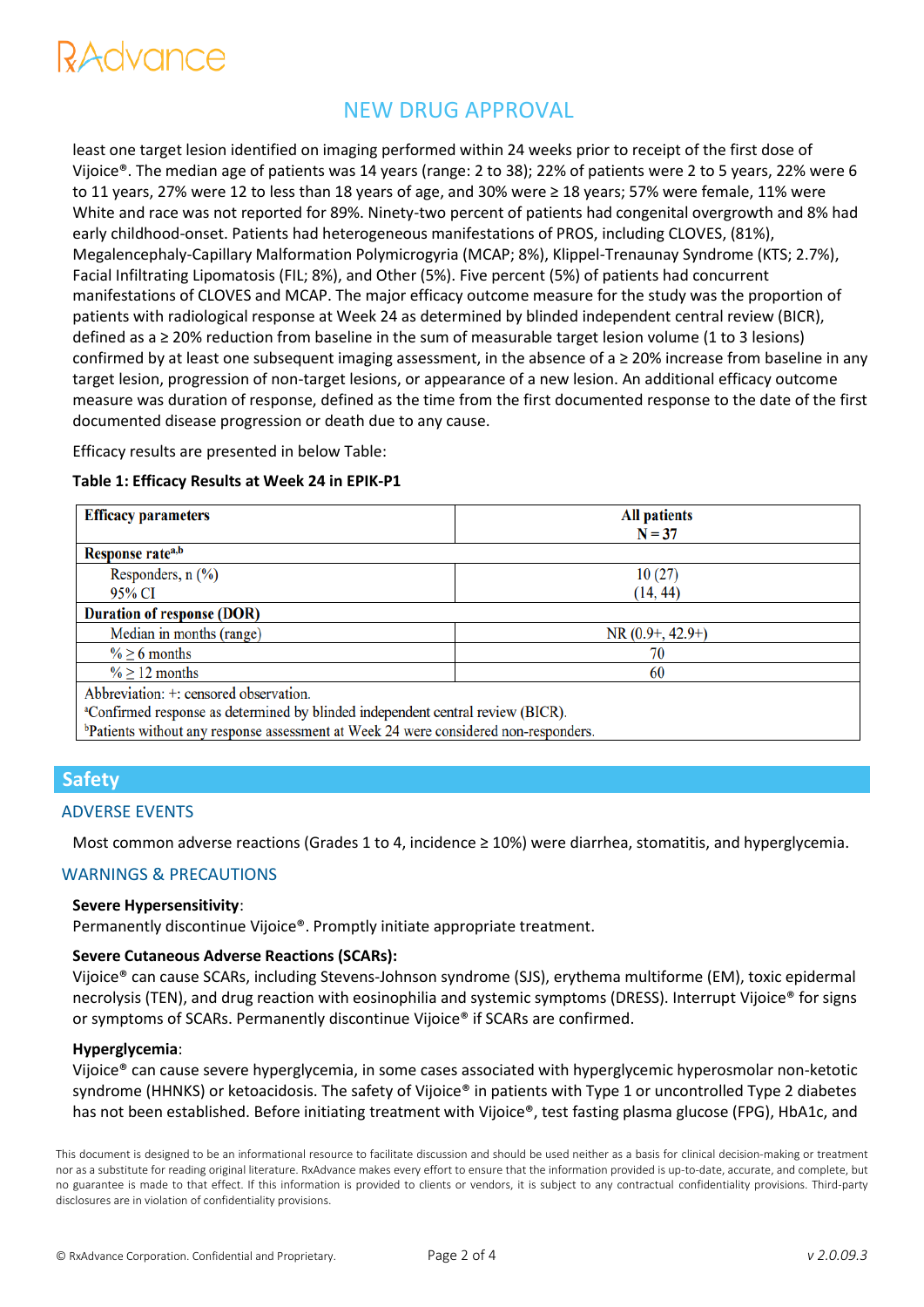# RAdvance

# NEW DRUG APPROVAL

optimize blood glucose. After initiating treatment, monitor periodically. Initiate or optimize anti-hyperglycemic medications as clinically indicated. Interrupt, reduce dose, or discontinue Vijoice® if severe hyperglycemia occurs.

#### **Pneumonitis**:

Vijoice® can cause severe pneumonitis and interstitial lung disease. Monitor for clinical symptoms or radiological changes. Permanently discontinue Vijoice® if pneumonitis occurs.

#### **Diarrhea**:

Vijoice® can cause severe diarrhea, dehydration, and acute kidney injury. Interrupt, reduce dose, or permanently discontinue Vijoice® based on severity.

#### **Embryo-Fetal Toxicity**:

Vijoice® can cause fetal harm. Advise patients of potential risk to a fetus and to use effective contraception.

#### CONTRAINDICATIONS

Severe hypersensitivity to Vijoice® or to any of its ingredients.

#### **Clinical Pharmacology**

#### MECHANISMS OF ACTION

Alpelisib is an inhibitor of phosphatidylinositol-3-kinase (PI3K) with inhibitory activity predominantly against PI3Kα. Gain-of-function mutations in the gene encoding the catalytic α-subunit of PI3K (PIK3CA) lead to activation of PI3Kα and Akt-signaling, cellular transformation and the generation of tumors in in vitro and in vivo models. Activating mutations in PIK3CA have been found to induce a spectrum of overgrowths and malformations comprising a wide group of clinically recognizable disorders commonly known as PROS.

In an inducible mouse model of Congenital Lipomatous Overgrowth, Vascular Malformations, Epidermal Nevi, Scoliosis/Skeletal and Spinal syndrome (CLOVES), a phenotype of PROS, alpelisib inhibition of the PI3K pathway resulted in the prevention or improvement of organ abnormalities associated with the disease, depending on when alpelisib treatment was started. These findings were reversed after withdrawal of alpelisib.

## **Dose & Administration**

#### ADULTS

250 mg taken orally once daily with food.

#### **PEDIATRICS**

2 to less than 18 years of age: 50 mg taken orally once daily with food.

#### **GERIATRICS**

Refer to adult dosing.

#### RENAL IMPAIRMENT

#### N/A

#### HEPATIC IMPAIRMENT

N/A